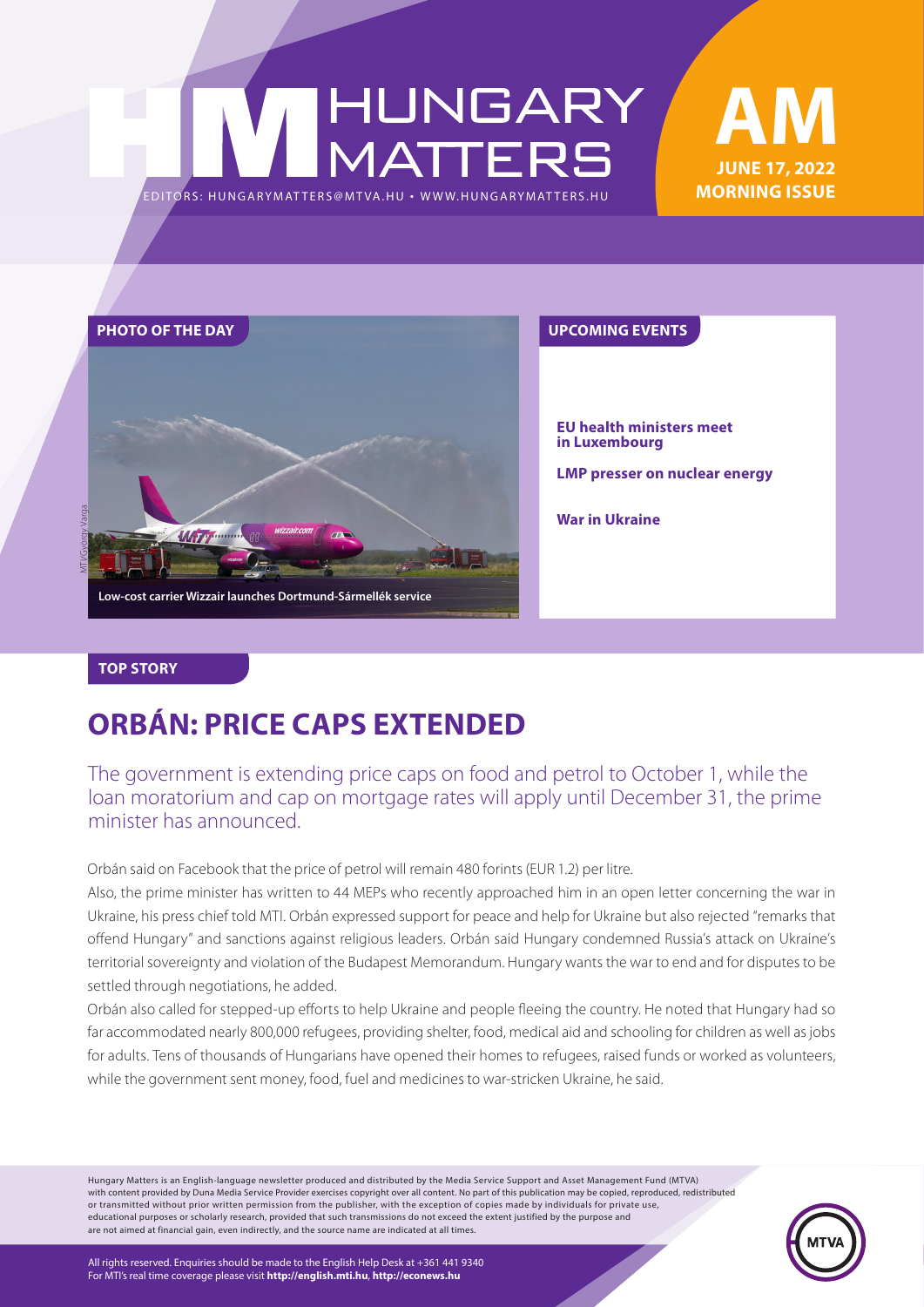#### **ORBÁN: HUNGARY DESERVES GRATITUDE, NOT LECTURING**

For all its efforts in support of Ukraine, Hungary "deserves appreciation and gratitude rather than offensive and lecturing remarks", the prime minister said in an open letter. The Hungarian government protects religious freedoms, so it will never support sanctions against church leaders or isolating them from members of their church, Orbán said, adding that peace could not be achieved without the active participation of churches. Orbán also said the Hungarian government had done everything to support the six sanctions packages approved so far in the interest of European unity. Hungary backed the sanctions even though it became increasingly difficult to maintain the earlier consensus that the sanctions should not hurt the EU more than they hurt Russia, he said.

Orbán noted that the European Council takes unanimous decisions under the bloc's basic treaty, so there a decision cannot be made without consensus. It would therefore be wrong to refer to a veto. Orbán said that in the interest of Europe he reserved Hungary's right to fight proposals that went against common sense and threatened the impoverishment of Hungarian and European families. The prime minister said he was certain that he would find "more and more partners" among his

letter's recipients in this endeavour. This is not only in the interest of Hungary but in Europe's interest, too, he said.

#### **ORBÁN: HUNGARY BACKS EU CANDIDATE STATUS FOR MOLDOVA**

Prime Minister Viktor Orbán discussed the war in Ukraine and Moldova's European integration with Natalia Gavrilița, his Moldovan counterpart, in a phone call, the PM's press chief said. Orbán and Gavrilita discussed the situation in Ukraine, including the refugee crisis, noting that both of their countries neighbour Ukraine and help hundreds of thousands of people fleeing the war. Orbán welcomed the Moldovan government's plan to obtain European Union candidate status. Hungary will support Moldova's EU integration throughout the path towards membership, the prime minister told Gavrilița. Orbán and Gavrilița also praised their countries' historical ties and expressed their support for further boosting bilateral economic and training cooperation, Havasi added.

### **VÁRHELYI: EU ENLARGEMENT CRUCIAL FOR HUNGARY**

The European Union's enlargement policy is a "very important dimension" for Hungary, Olivér Várhelyi, EU commissioner for neighbourhood policy and enlargement, told a conference in Brussels, arguing that in

neighbouring countries "challenges of peace, security and welfare" could still lead to instability. Referring to recent applications by Ukraine, Georgia and Moldova to join the EU, the Hungarian commissioner said: "These countries see the EU as a place where they could find peace, prosperity and security," adding that the bloc should give them that opportunity.

Várhelyi told MTI after the conference that the European Commission will respond to the three applications on Friday, and provide recommendations, adding that applicants must meet the EU's Copenhagen criteria in full before accession talks are launched.

#### **SZIJJÁRTÓ: HUNGARY DOESN'T SUPPORT GLOBAL MINIMUM TAX**

Hungary does not support the introduction of a global minimum tax, Foreign Minister Péter Szijjártó said, arguing that the tax would be harmful and threaten jobs. International pressure to introduce a global minimum tax in Europe as early as the start of next year is growing, Szijjártó said on Facebook. "We consider this extremely dangerous," he said, noting the war in Ukraine and the European economy contending with sky-high energy prices, rising interest rates and inflation, as well as supply chain disruptions. Increasing the tax burdens of European companies would cause serious problems, especially given that the global minimum tax would only be

Hungary Matters is an English-language newsletter produced and distributed by the Media Service Support and Asset Management Fund (MTVA) with content provided by Duna Media Service Provider exercises copyright over all content. No part of this publication may be copied, reproduced, redistributed or transmitted without prior written permission from the publisher, with the exception of copies made by individuals for private use, educational purposes or scholarly research, provided that such transmissions do not exceed the extent justified by the purpose and are not aimed at financial gain, even indirectly, and the source name are indicated at all times.

*2*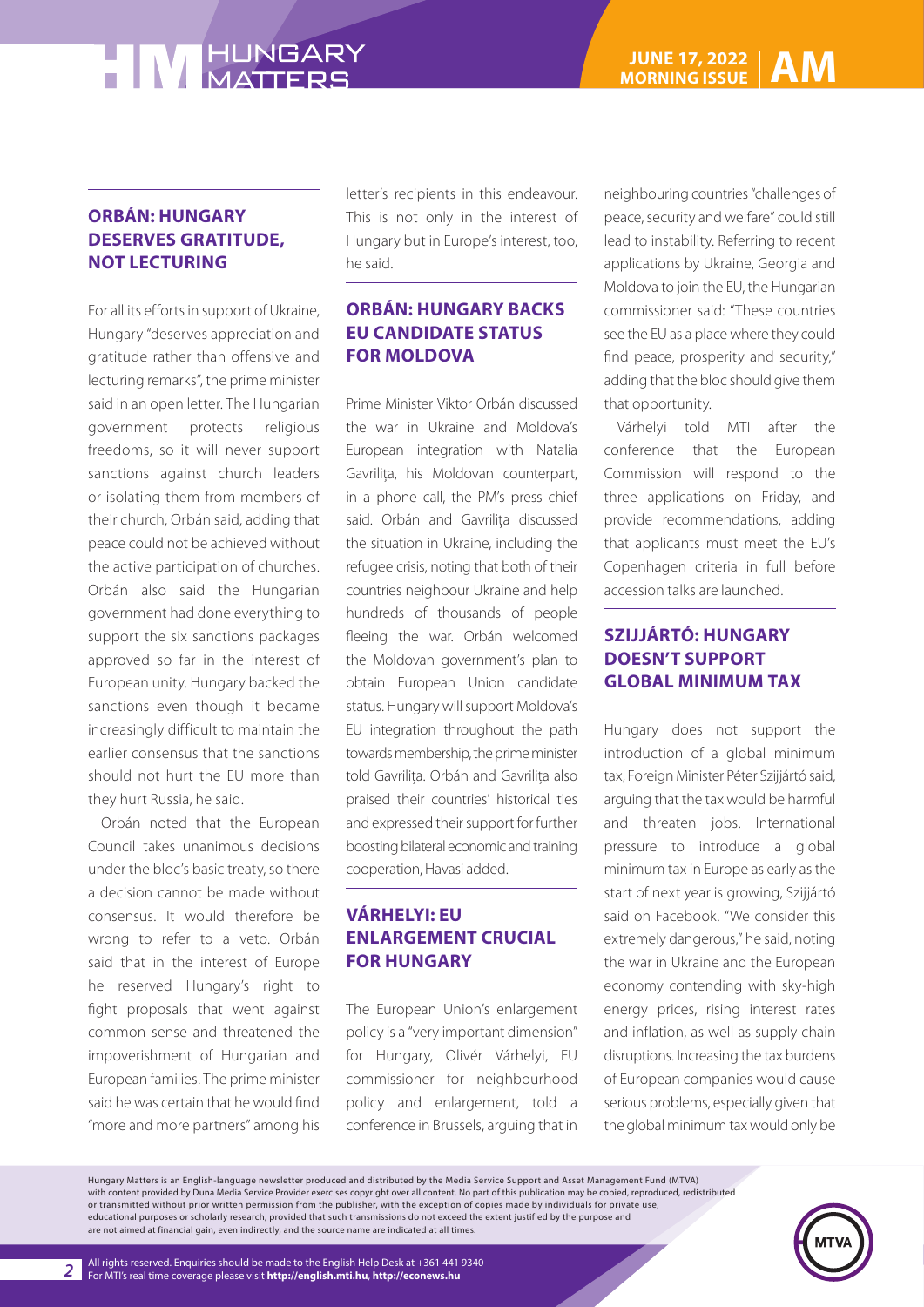introduced in Europe, the minister said. The minimum tax would put European businesses at a serious competitive disadvantage against their global rivals, he added.

"But of course central Europe would be hit hardest of all," Szijjártó said. Thanks to disciplined fiscal policies, central Europe has the lowest corporate and payroll taxes, which would see a drastic increase if the global minimum tax were to be introduced, he said. The key to Hungary's economic success is that it has continually cut taxes in recent years, Szijjártó said, arguing that tax increases would hurt the economy and threaten jobs. "We cannot support such a proposal," Szijjártó said. He said this will be the position Finance Minister Mihály Varga will represent at Friday's Ecofin meeting.

#### **POLISH PRESIDENT RECOGNISES HUNGARIANS WHO SAVED POLES IN WW2**

Polish President Andrzej Duda awarded four Hungarians post mortem with the Virtus et Fraternitas medal in recognition of their efforts to help Polish refugees during the second world war, in a ceremony held in the park of the presidential Belweder Palace in Warsaw. The honours were handed to the descendants of Margit Károlyi, Erzsébet Szapáry, Antal Szapáry and Edit Weiss. Countess Margit Károlyi was founder of the Hungarian-Polish Committee for Refugees. She

personally received refugees from Poland and made arrangements for their accommodation and education for their children.

Countess Erzsébet Szapáry and her brother Antal accommodated the first Polish refugees and helped them leave Hungary for western Europe. Erzsébet was also active in rescuing orphaned Jewish children from Poland. Edit Weiss, the daughter of industrialist Manfred Weiss, helped Polish refugees to travel on to Iraq and France, and saved many Polish Jews from deportation. During the war, nearly 120,000 Poles fled to Hungary and found shelter across the country, the Hungarian-Polish committee playing a crucial role in assisting them.

#### **GOVT OFFICIAL MARKS ANNIVERSARY OF 1956 MARTYR IMRE NAGY'S REBURIAL**

The day of the reburial of Imre Nagy, the martyred prime minister of Hungary's 1956 anti-Soviet uprising and freedom fight, was when Hungarian political life was able to begin anew, a state secretary of the ministry of culture and innovations told a commemoration event on Thursday. Marking the 33rd anniversary of Nagy's reburial at the late prime minister's statue in Budapest, Eszter Vitályos said the anniversary was about paying tribute to the ideas of courage, patience and wisdom. She said the revolution of 1956 represented courage, the period from November

4, 1956, the defeat of the revolution, to June 16, 1989, the day of Nagy's reburial, symbolised patience, while June of 1989 had called for wisdom. Addressing Hungarians within and beyond the country's borders, Vitályos said the threats facing Hungary were no smaller today than in the past, only different. But those who are brave, patient and wise enough can bring about peace, she said.

János Áder, Hungary's former president, on Thursday marked the anniversary of the reburial of the martyrs of the 1956 anti-Soviet revolution. Addressing a commemoration held at Plot 301 in Budapest's New Public Cemetery, Áder said the martyrs of 1956 had not been given proper burials until decades after they had been executed. The reburial of the martyrs in 1989 was worthy of the freedom fighters, the Hungarian nation and truth, the former president said, adding that June 16, 1989, the day of the reburials, had been "a day of hope".

"It is this hope that we can experience when we don't allow others to decide our fate," Áder said.

#### **KÖVER PLEDGES 'GREATEST POSSIBLE PROTECTION' FOR PENSIONERS**

Providing pensioners with the "greatest possible protection and preference" in line with the economic capabilities of the country is a priority for national politics, Speaker of Parliament

Hungary Matters is an English-language newsletter produced and distributed by the Media Service Support and Asset Management Fund (MTVA) with content provided by Duna Media Service Provider exercises copyright over all content. No part of this publication may be copied, reproduced, redistributed or transmitted without prior written permission from the publisher, with the exception of copies made by individuals for private use, educational purposes or scholarly research, provided that such transmissions do not exceed the extent justified by the purpose and are not aimed at financial gain, even indirectly, and the source name are indicated at all times.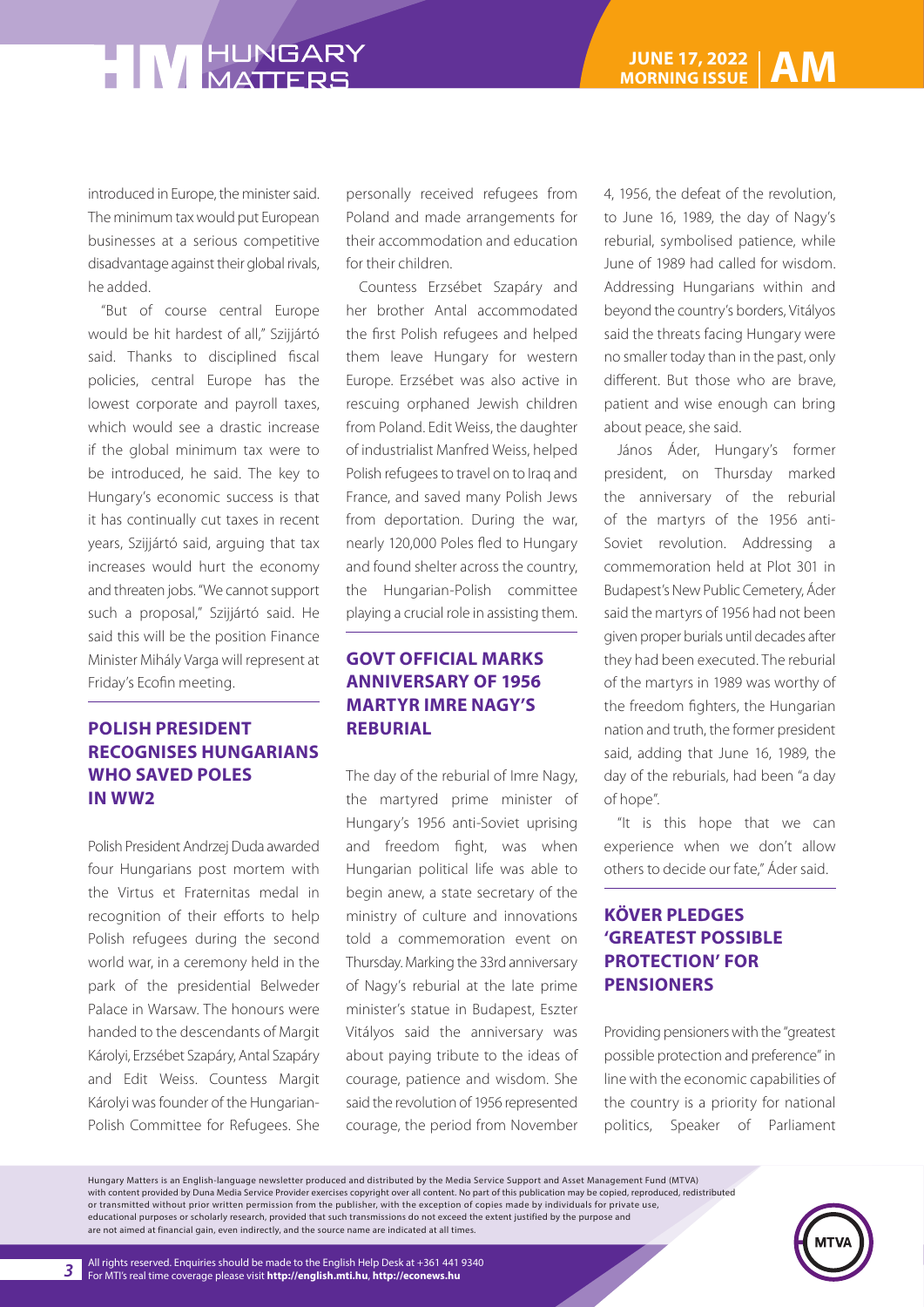László Kövér told the 5th "parliament for seniors". Kövér said Europe's economies and societies were facing challenges comparable to the political regime change of 1990, adding that "pensioners will clearly remember what price the elderly had to pay for the economic and social havoc following the political changes". He added that political parties should cooperate in order to improve the situation of pensioners rather than consider the matter as rivalry. "We don't want pensioners to pay the price of the hardships facing us," Kövér said.

#### **KARÁCSONY HOLDS TALKS ON EU FUNDING IN BRUSSELS**

Budapest Mayor Gergely Karácsony recently travelled to Brussels for talks with European Commission representatives on European Union funding available to the Hungarian capital. Karácsony said on Facebook that he had met European Commissioner for Values and Transparency Věra Jourová, European Commissioner for Budget and Administration Johannes Hahn and European Commissioner for Justice Didier Reynders. The talks covered Budapest's plans for energy independence and green investments aimed at reducing utility costs, Karácsony said.

The war in Ukraine and the Hungarian government's "insane spending spree" leading up to the April general election had left Hungary in a

"severe economic situation", he said, adding that this was why Hungary needed the billions of euros in funding it was entitled to from the EU's postpandemic recovery fund. The Orbán government, however, "cannot access these funds because it refuses to meet the EU's anti-corruption criteria", he said. Budapest has drafted its plans, and the EU funding needed to carry them out is available, Karácsony said. "Now all that is needed is for the Orbán government to govern according to the rule of law," he added.

#### **FINMIN: TAX CUTS, PENSION, WAGE HIKES TO TOTAL NEARLY HUF 3,300 BN**

The total amount of tax cuts and pension and wage increases will be close to 3,300 billion forints (EUR 8.3bn) this year, the finance minister, Mihály Varga, said on Facebook. The government, he said, was protecting Hungary from an economic crisis caused by the war. As a result, it will preserve family support, maintain the value of pensions and wages and will reduce the budget deficit and public debt, he added. Taxes on labour will be reduced by a total of 750 billion forints, tax rebates for families will total 685 billion forints, pension increases in January and July will total 400 billion forints and 13th month pensions will total 370 billion forints, he said. "Whereas the left wing is talking about the threat of austerity, reality shows something very different," he said, adding that next year's budget will be dedicated to

protecting utility fees and defence, with 670 billion forints allocated for a utility fee protection fund and 842 billion forints for a defence fund.

#### **PARLT CTTEE HEAD EXPECTS SLOVAK ANSWER ON SAJÓ RIVER POLLUTION**

The head of parliament's sustainable development committee has said he expects the Slovak authorities to state when they will order a stop to pollution of the River Sajó which flows from the neighbouring country into Hungary.

László Lóránt Keresztes, a lawmaker for green opposition LMP, summarised his talks on the matter with the head of Slovak parliament's environmental and agricultural committee earlier in the day. Keresztes said the pollution "has caused shocking destruction, wiping out living organisms along a 10-15km section of the river" in Slovakia, while arsenic content on the Hungarian section, he added, was above safe limits. He said that although the amount of toxic water released from an abandoned mine into the river had dropped by 70-80% over the past two weeks, water flowing into the Sajó on the Slovak side still had a high content of hazardous materials. "Ecological balance can only be retained by fully eliminating the pollution." Keresztes criticised the Slovak government for failing over many months to take any measures to prevent the disaster. He also criticised the Hungarian government for failing to take sufficient diplomatic action.

Hungary Matters is an English-language newsletter produced and distributed by the Media Service Support and Asset Management Fund (MTVA) with content provided by Duna Media Service Provider exercises copyright over all content. No part of this publication may be copied, reproduced, redistributed or transmitted without prior written permission from the publisher, with the exception of copies made by individuals for private use, educational purposes or scholarly research, provided that such transmissions do not exceed the extent justified by the purpose and are not aimed at financial gain, even indirectly, and the source name are indicated at all times.

*4*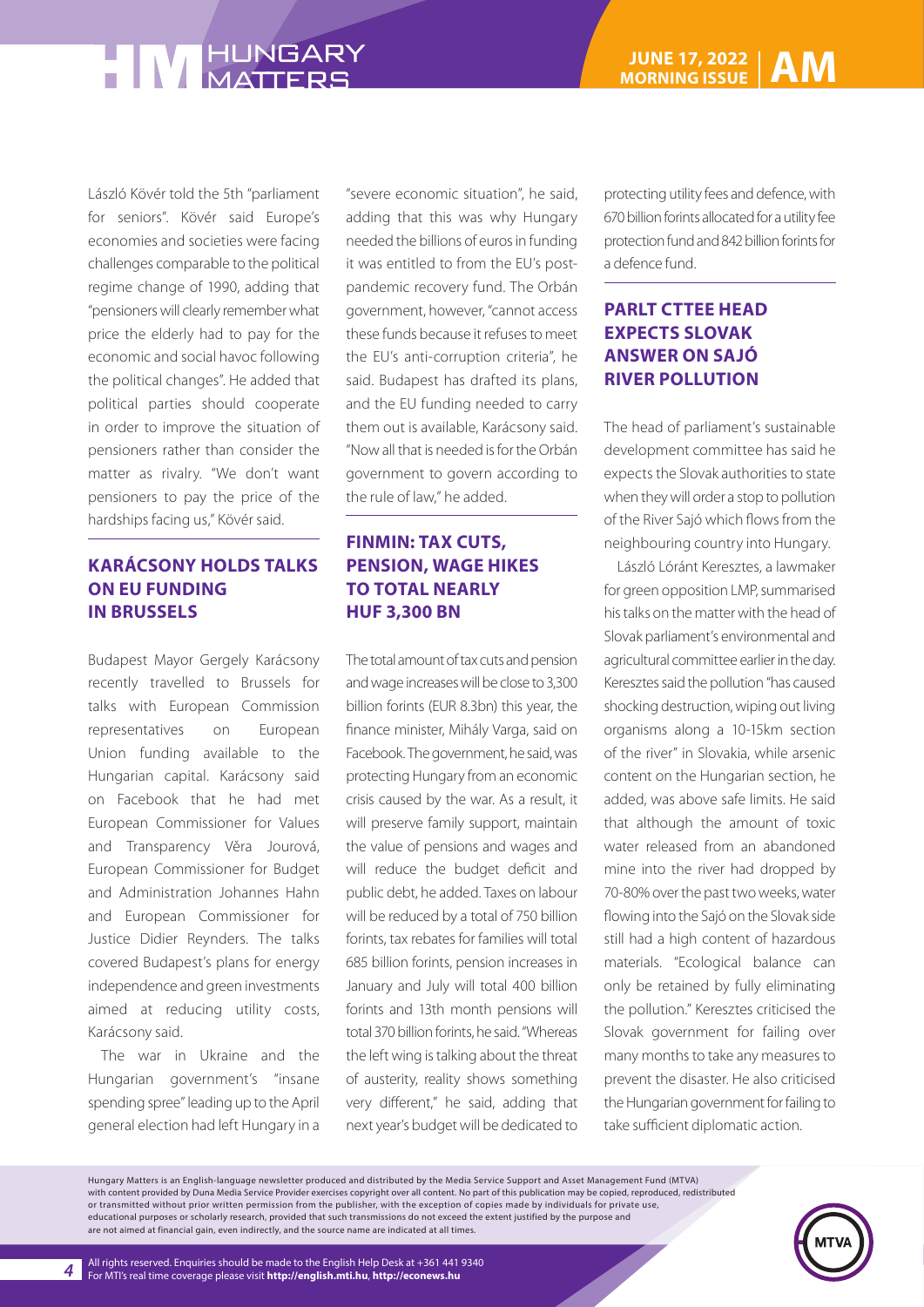#### **MI HAZÁNK WANTS HUNGARY TO BID TO HOST 2036 OLYMPICS**

The radical Mi Hazánk (Our Homeland) party has said it wants social and political debate on whether Hungary should submit a bid to host the 2036 Olympics. Előd Novák, the party's deputy leader, told a press conference that, relative to its population, Hungary was one of the most successful nations at the Olympics. "We've earned the right to host the Games," he said, insisting that unlike the Winter Olympics, the Summer Games boosts the economy of the host country in the long run, in addition to the return on the various infrastructure investments. Hungary is hosting the World Aquatics Championships, the world's third biggest sporting event, this year, and several of the facilities needed to host the Olympics are already built, Novák said. Under Mi Hazánk's plan, civil groups and political parties would help oversee the organisation of the event, thereby helping to "curb corruption", Novák said, calling on the government and the other opposition parties to specify the conditions under which they would support Hungary bidding to host the Olympics.

#### **POLICE: OVER 10,000 REFUGEES ARRIVE FROM UKRAINE ON WEDNESDAY**

Fully 6,072 people crossed into Hungary directly from Ukraine on Wednesday, while another 4,431 from Ukraine crossed from Romania, the national police headquarters (ORFK) said. Police issued temporary residence permits valid for thirty days to 256 people, ORFK told MTI on Thursday. Holders of such permits must contact a local immigration office near their place of residence within thirty days to apply for permanent documents, it added. Budapest police received 251 refugees, 101 children among them, arriving by train, ORFK said.

#### **FIFTH DISTRICT LOCAL COUNCIL: BUDAPEST 'IRRESPONSIBLE, CARELESS' OWNER**

The metropolitan council is an "irresponsible and careless owner" of Podmaniczky and Vörösmarty Squares, and Budapest Mayor Gergely Karácsony "should not be surprised" that the central government wants to take over the management of these parts of downtown Budapest, the Fidesz-run fifth district council has said.

On Wednesday, Karácsony reacted on Facebook to press reports that Podmaniczky Frigyes Square, Vörösmarty Square and Széchenyi István Square will be transferred to the fifth district local council. He said that "the nationalisation of these three extremely important squares" would be unconstitutional and the Budapest administration will file a lawsuit if a corresponding law is approved.

The fifth district council said in response that Podmaniczky Square and Vörösmarty Square was revamped with government

support by the fifth district council in 2019. It added that the state of the two squares maintained by the metropolitan council had deteriorated under its "irresponsible and careless management".

#### **MONKEYPOX CASES RECORDED IN HUNGARY RISES TO SIX**

The number of monkeypox infections identified in Hungary has increased to six, Hungary's health authority (NNK) said on Thursday. New cases include a 37-year-old man living in Somogy County, in south-west Hungary, and two men in Budapest aged 39 and 33, NNK said in a statement.

All three persons contacted their local health services with typical symptoms. They are in a satisfactory condition with no need for hospital care, but are isolating at home. Hungary's first case of monkeypox was recorded at the end of May.

### **APPEALS COURT OVERRULES 18 VERDICTS IN COLOMBIAN DRUG-MONEY LAUNDERING CASE**

The metropolitan appeals court has overruled first-instance verdicts handed to 18 defendants last year on charges of laundering cash from trafficking Colombian drugs to the tune of billions of forints. The defendants in the case were charged with having brought large amounts of

Hungary Matters is an English-language newsletter produced and distributed by the Media Service Support and Asset Management Fund (MTVA) with content provided by Duna Media Service Provider exercises copyright over all content. No part of this publication may be copied, reproduced, redistributed or transmitted without prior written permission from the publisher, with the exception of copies made by individuals for private use, educational purposes or scholarly research, provided that such transmissions do not exceed the extent justified by the purpose and are not aimed at financial gain, even indirectly, and the source name are indicated at all times.



*5*